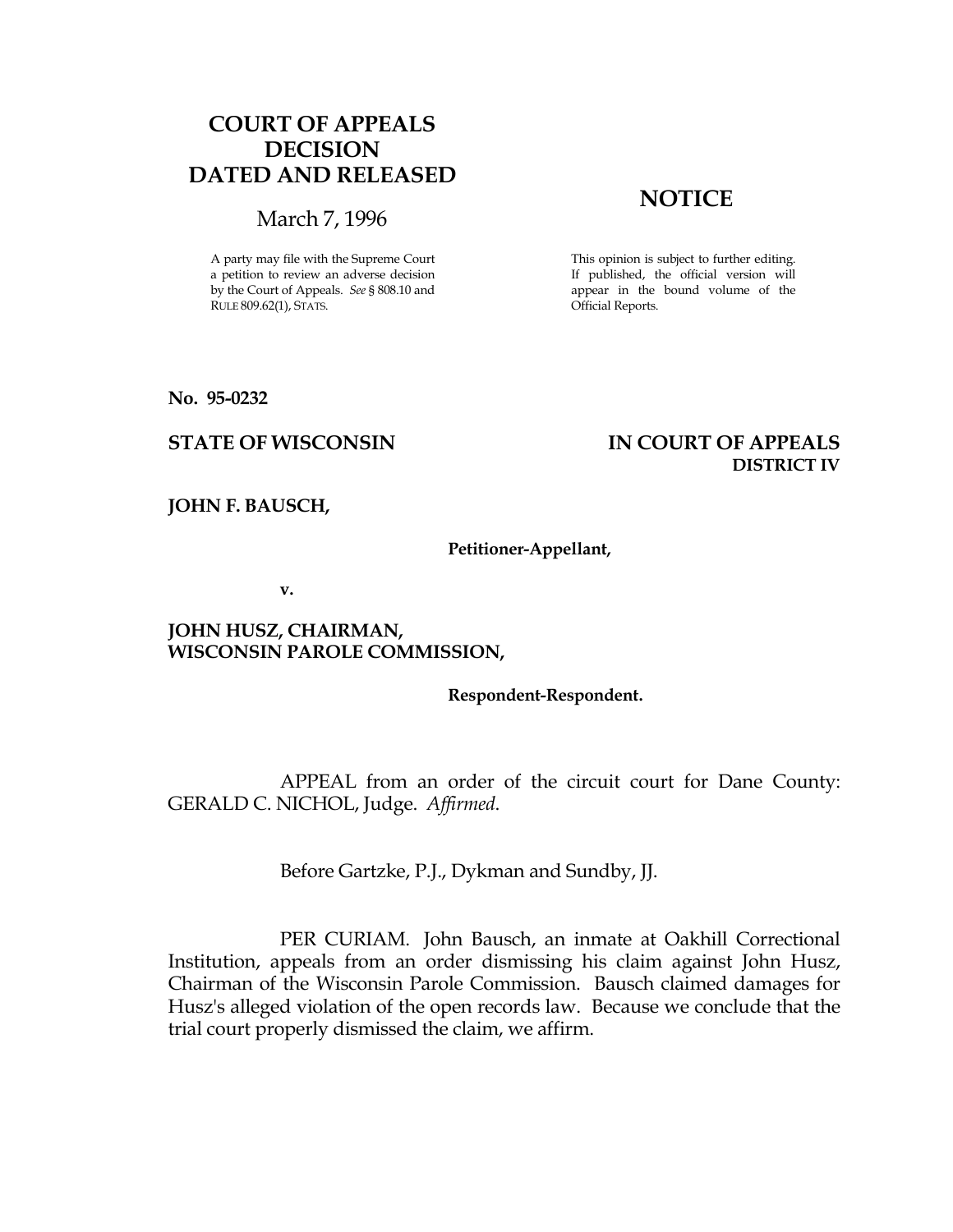On July 31, 1994, Bausch asked Husz in writing for a copy of the tape of his recent inmate interview with the parole commission. When he received no response, he commenced this mandamus action on August 30, 1994, demanding a court order for release of a tape copy. He also asked for damages.

 Husz was served on September 8, 1994. On October 11, his assistant, Gail Faust, sent Bausch a copy of the tape. In an accompanying letter, she explained that Husz had received the letter on August 3, but that she had mistakenly attached it to other documents and had just relocated it.

 Husz then moved to dismiss this action because Bausch had received the tape, and because Bausch was not entitled to damages for Faust's unintentional failure to timely provide it. The trial court granted the motion over Bausch's objection that he was entitled to damages under § 19.37(2) and (3), STATS. The issue on appeal is whether, on the undisputed facts, damages are available.

 Inmates' parole interviews are exempt from the Open Meeting's Rule and the parole commission is, therefore, not required to disclose the records of those interviews to the public. Sections 19.85(1)(d) and 19.35(1)(a), STATS. However, under § 19.35(1)(am), disclosure is nevertheless mandatory as to the subject of the document, in this case, the parole interviewee. It was therefore under that section that Bausch asked for and received the taped copy.

 Because disclosure was made under § 19.35(1)(am), STATS., rather than § 19.35(1)(a), Bausch cannot recover damages. In the latter case, damages of at least \$100 are available if a lawsuit could reasonably be regarded as necessary to obtain the document, and a causal nexus exists between the lawsuit and the surrender of the document. See § 19.37(2)(a), STATS; Racine Educ. Ass'n v. Racine Bd. of Educ., 145 Wis.2d 518, 522, 427 N.W.2d 414, 416 (Ct. App. 1988) (quoting Cox v. United States Dep't of Justice, 601 F.2d 1, 6 (D.C. Cir. 1979)). In contrast, under § 19.35(1)(am), damages are only available if "the court finds that the authority acted in a willful or intentional manner." Section 19.37(2)(b). Here, undisputed facts establish that Faust was merely negligent in delaying her response to Bausch's request. There is no evidence of a willful or intentional delay.